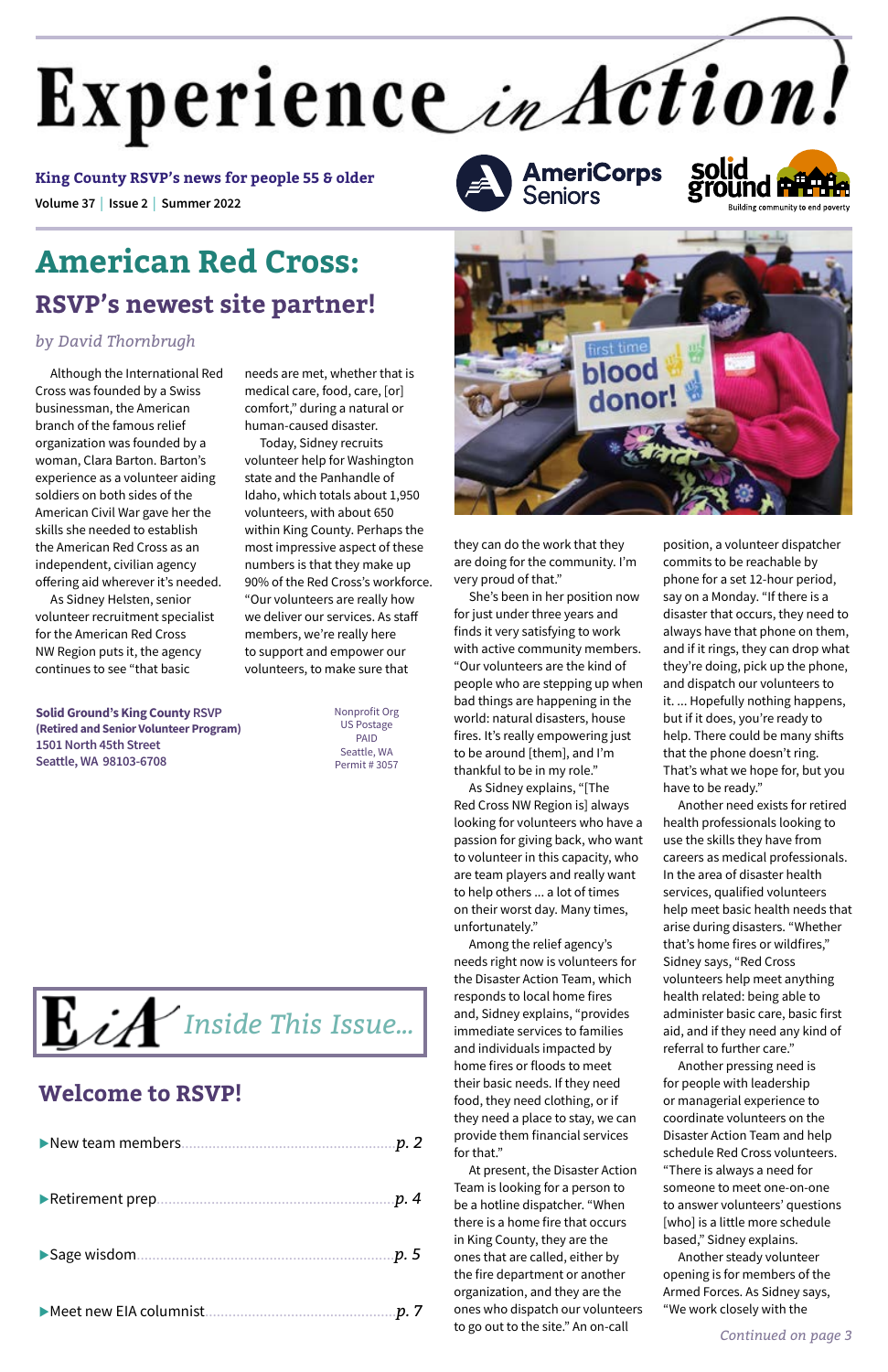

*We're pleased to introduce our two newest team members!*

*Carol-Ann Smith, Volunteer Services Program Assistant*,

joined us in February. She moved from the Philippines to the south Puget Sound area when she was three and has learned to appreciate all facets of Washington weather. She appreciated it even more during her AmeriCorps year, when she visited local gardens, sometimes multiple times a month, as part of an art program she supported. The gardens were beautiful, rain or shine. She loves that she can see and admire the Sound and mountains at the same time!

She says she had the most fun in her AmeriCorps position, where she supported dementiafriendly and LGBTQ programming for older adults through Seattle Parks and Recreation. After all, she received a stipend to do watercolors and yoga (among other things). But she also learned a lot from her previous role in healthcare as a CNA (Certified Nursing Assistant), and she worked closely with volunteers as a Community Engagement Specialist at Kin On.

Carol-Ann finds herself cycling through many hobbies because she wants to try everything but also gets burned out easily on a single activity. In the past year, she's crafted amigurumis (crocheted animals), macrame wall hangings and chandeliers, watercolor postcards, fridge magnets and resin coasters.

When she isn't crafting, she walks around her neighborhood, takes film photos, upcycles furniture, thrift shops, plays Genshin Impact (mobile), and does bullet journaling, just to name a few!

She's also been into web novels lately, but a recent print novel she read and enjoyed was Madeline Miller's *[Circe](https://youtu.be/nGAbXvhzSII)*, a modern retelling of a Greek myth. The writing was smooth and, despite how the story took place over the course of centuries, it was a fresh and well-paced take on a classic tale of "gods and men" from a woman's perspective.

Carol-Ann first heard about Solid Ground during her time as an AmeriCorps member with Full Life Care, one of RSVP's site partners! She was drawn to the scope of Solid Ground's involvement in the community – from housing and food access to education and volunteer matching – as well as their commitment to undoing racism and systemic oppressions as the key to addressing poverty.

Two years later, she was still involved in Seattle nonprofits and saw her chance to join an amazing organization. There's always work to do and improvements to make, but she loves being a part of an organization that encourages us to learn and grow together.

She enjoys the feeling of being integrated into a community whenever she volunteers. She's not a social butterfly, but she likes meeting new people occasionally and listening to their reasons for doing the work they do. The program leads at Solid Ground are also deeply knowledgeable about their work, and she's excited to learn from them as she settles into her role. She's volunteered at Solid Ground's Giving Garden at Marra Farm in South Park, which grows food for local food banks – and

she can't wait to go back!

# **Carol-Ann & Simone: Volunteer Services welcomes new team members**

#### *Simone Marrion, Volunteer Coordinator*,

Her husband is an urban fantasy fiction writer – and a geek. Thus, "He has a lot of action figures, and we have dollhouses for those action figures." They buy dollhouses used and then repair, paint, and wallpaper them, and build miniature furniture for them. "I try to not have fussy dollhouses; I want them to be places I would want to live." The people, the approach to working with program participants, and the deep and long commitment to anti-racism are all reasons Simone is excited to be back with Solid Ground! •

joined us in April. While new to Volunteer Services, she's not new to Solid Ground. She joined the agency when it was the Fremont Public Association (FPA) after moving back to Washington state from Portland, where she served as an AmeriCorps/ VISTA member in an early childhood literacy campaign.

After her service year ended, she stayed in Portland and took a job as an Elementary School Librarian for Portland Public Schools. VISTA service taught her how important it is for students to read at grade level by 3rd grade – both for students and for our community.

Her first position at FPA was part-time Washington Reading Corps (WRC) Coordinator, hired out of a pool of 400 applicants. A year later, she became the WRC Program Manager and served at FPA/Solid Ground for 12 years.

Shortly after leaving Solid Ground, Simone joined the Board of Directors for Children Parents and Public Schools Seattle, an organization that aids immigrant parents in becoming more involved in their children's schools by helping them understand the American school system – as well as build confidence and community in order to advocate for their children.

She also worked with the AARP Foundation as a project director for a senior employment grant, building relationships with nonprofits in 23 counties in Washington, supporting mature job seekers to re-train and build more current resumes.

Simone believes that building relationships with organizations is simply building relationships with people working within those organizations. This involves finding out what people need rather than what you think they might need – articulating where your interests meet all with respect, communication, and reciprocity – and then relationship maintenance, which involves check ins, ongoing communication, and appreciation. After a decade away, Simone is happy to return to Solid Ground as Volunteer Coordinator! Of all the places she's worked in her career, Solid Ground comes closest to matching her values. Twenty years ago, "antiracism" was a controversial term to use.

Under the leadership of former

Executive Director Cheryl Cobbs Murphy, Solid Ground was one of only a handful of organizations openly committed to work toward becoming an anti-racist organization.

Simone was part of the original group of employees that launched Solid Ground's Anti-Racism Initiative (ARI). She says while this process was both difficult and rewarding, it ultimately changed how Solid Ground approaches our work, both with participants and internally.

In her off time, Simone describes herself as "a bit of a house frau. I love to cook and do home décor projects. I also do car repair: I recently rebuilt and replaced the clutch cylinder on my car!

"I love to read and usually have four to six books on my shelf (both fiction and nonfiction) and read three or four chapters in one book, then switch to another book. I just finished reading Isabelle Allende's *[Violeta](https://youtu.be/LWkSLiPtGes)* and just started *[Homo Deus](https://youtu.be/4ChHc5jhZxs)* by Yuval Noah Harari. I'm really enjoying an anthology of Margaret Atwood's essays, *[Burning Questions](https://youtu.be/82pcslakQjk)*. I love the book of poetry on my bookshelf right now, *[Time is a](https://youtu.be/wvcLJeSR83Y)  [Mother](https://youtu.be/wvcLJeSR83Y)*, by Ocean Vuong."

*Speaking Directly by Megan Wildhood, RSVP Coordinator*



Carol-Ann Smith, Program Assistant



Simone Marrion, Volunteer Coordinator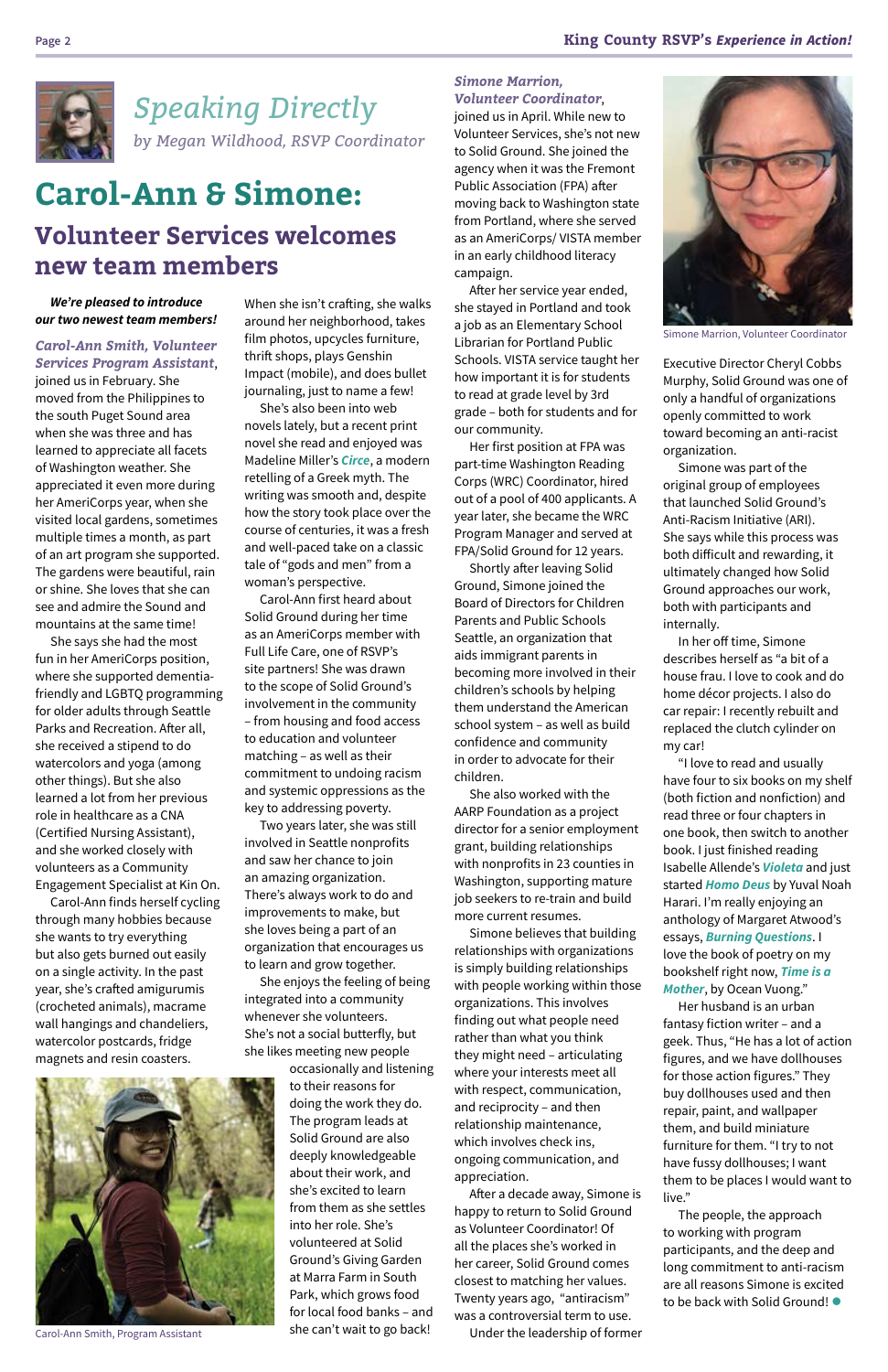Like many of you, I suspect, I retired without a clear plan for what I would do with myself. I had hobbies, such as playing clarinet in a local community band, reading, and exercising daily. These activities were self-centered, and I felt a need – an obligation, really – to do something for someone else. After all, I reasoned, life had been exceptionally good to me by all measures, and I wanted to find a way to express my gratitude.

For my first adventure, I responded to an ad on a bulletin board for a caregiver for a man with ALS. He was about my age, wheelchair bound, and his speech was difficult to understand. He had other caregivers, and I took care of him one day a week while his wife went to work. He was a wonderful man with an incredible attitude, and we spent our time together reminiscing about "the good old days."

After a year or so, his disabilities became more than I could manage physically. The day I left him for the last time, I wished him good luck and told him how much I enjoyed and appreciated our time together. He died a couple of years later, and at his memorial service, I discovered how deeply many other people also loved him.

My next dive into volunteering was with 826 Seattle, a free, after-school tutoring program for students from elementary

school through high school. Many students didn't speak English at

home and struggled in school. We were advised to be gentle, encouraging, and supportive, not demanding. Students were free to pick their tutor each day, and a number of students gravitated to me. I suspect my popularity was attributable to my willingness to give answers to the math problems too easily! During my tenure, our family moved farther from the site and the commute lasted longer than my time with the students, so reluctantly, I moved on.

> I have many other examples of my site visits, but the constant theme that runs through them all is the importance of community and connection. We really do need each other.  $\bullet$

Searching for another volunteer opportunity, a friend suggested I contact Fremont Public Association (FPA) as it was known then, Solid Ground as it's known today. Through FPA, I discovered RSVP and its diversity of opportunities. Because I like to write, I began site-partner visits so I could write spotlights on the partners as well as volunteer spotlight interviews. I have been to many senior centers all around King County and met dozens of friendly and dedicated volunteers and staff. Each senior center is different in the way they serve their community, and all volunteers modestly claim they get more satisfaction from their efforts than they give.

As the energetic and well-spoken Sidney tells us, taking part with volunteers responding to such emergencies: "It's really empowering to be around all of that, and I'm thankful to be in my role."  $\bullet$ 

Two site-partner visits, among many others, exemplify how wonderfully rewarding these visits were. The first was a visit to a retirement community near Northgate to observe a Knit-It-Alls (KIA) gathering. KIA is a county-

wide program that collects and distributes knitted and crocheted hats, mittens, gloves, and scarves to agencies serving people living unsheltered and on low incomes. What I observed was a group of women with an astounding ability to do two things at once: knit or crochet while visiting with each other (talk about multitasking!). While the knitting needles clicked away at effortless speed, these women were also engaged in multidirectional chatting. The no-look proficiency level was remarkable, and the participants fully enjoyed each other's company.

My second memory was a visit to a senior center in the south end to sit in with a group of men who had a fly-tying hobby in common. A number of things impressed me about this group. One: their eyesight. Tying flies, even with the aid of magnifying glasses, requires exceptionally detailed vision, uncommon among most seniors. Two: how much these guys enjoyed each other's company as well. And three, the way they ridiculed fly fishermen who spend hundreds for flies at specialty fishing stores. These guys get their supplies by scavenging thrift shops.

*Peter Langmaid is a semi-retired businessman, RSVP Ambassador,* 

# RSV



*and longtime EIA contributor.*

*It Seems to Me... by Peter Langmaid*

# **When I was new: The road to RSVP**

#### **Red Cross** *continued from page 1*

military community to provide services with what we call the 'military plus community,' including active military members, veterans, spouses, dependents." Volunteers can provide event support at local yellow ribbon and stand down events – as well as "Hero's Cafes" – which bring together veterans and communities.

Winding up our list of Red Cross-related volunteer

opportunities is joining the team at a temporary disaster shelter. "That is when we open a shelter in response to a large-scale disaster," Sidney says, "whether that is a large apartment fire, where many people have had to evacuate, or in response to the wildfires that happen in Eastern Oregon or Washington."

*For more information, please contact Megan Wildhood at* **[meganw@solid-ground.org](mailto:meganw@solid-ground.org )** *or* **206.694.6786**.



**EIA EDITORS** Jennifer Gahagan, Liz Reed Hawk, Carol-Ann Smith, Sam Stones, and Megan Wildhood

**EIA COMMITTEE**

 Gwen Campbell, Peter Langmaid, Bill Pharr, Carol Scott-Kassner, and David Thornbrugh

> **PHONE 206.694.6786**

**EMAIL [RSVP@solid-ground.org](mailto:RSVP@solid-ground.org)**

**MAILING ADDRESS**  1501 North 45th Street Seattle, WA 98103-6708

**WEB www.solid-ground.org/RSVP**

*~Printing donated by DCG ONE~*





**The Retired and Senior Volunteer Program (RSVP)** is a nonprofit AmeriCorps Seniors program sponsored locally by Solid Ground. RSVP meets critical community needs by encouraging and supporting volunteerism in King County for people 55 and older.



**At Solid Ground, we believe poverty is solvable.** Our approach combines direct services with community-based advocacy. We support individuals while working to undo racism and other oppressions that create barriers – so everyone can achieve their full potential.



*Experience in Action! (EIA)*

is published by King County RSVP and distributed to 3,500 RSVP members, senior volunteers, and friends. The *EIA* is dedicated to providing news, information and opportunities about senior volunteerism. Articles express writers' opinions, which aren't necessarily the views of RSVP or *EIA*. We reserve the right to refuse any material deemed unsuitable. Articles may be edited to meet technical and editorial policy guidelines.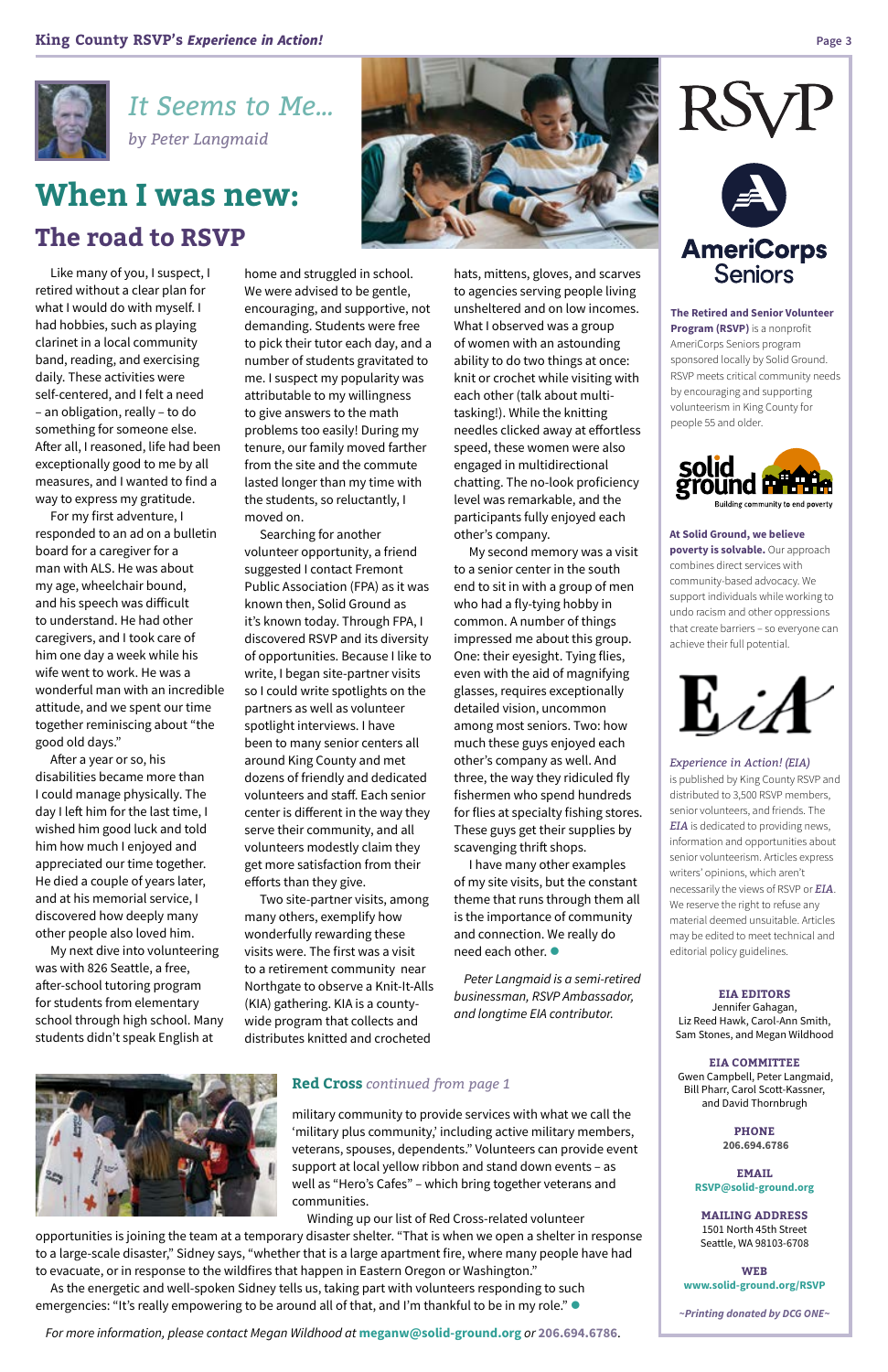# *Financial Planning by Bill Pharr*



Though there are many steps to be taken and many that need to already be in existence, it's easy to list most of the items that need to be addressed when planning for retirement. One thing is certain: the earlier one starts planning for retirement, the more successful your retirement is likely to be. Everyone's situation is different, so this general overview does not cover everything that might need to be taken care of. See a financial planner or CPA for your unique situation and circumstances.

**The ideal time to start preparing for retirement is when you receive your first paycheck**, likely in your teenage years, because time is your very best friend. Either way, start the habit of saving as early as possible in your life, and make it a plan to never stop. A particular savings vehicle to take advantage of is the Roth IRA, a savings account you fund with money you've already paid taxes on, so you don't have to pay taxes on the withdrawals when you start taking them.

**Spend less than you make.** Manage debt intelligently by paying off highinterest debt as fast as possible. Continually educate yourself in financial matters, investing topics, and related topics. If you have children or grandkids,

please read this to them. They will thank you in 60 years! Dealing with the topics and the questions below when you turn 60, 65, or 70 can be too late to create the desired situation in retirement. The challenge is to actually have the discipline to deal with one's specific financial reality earlier in life rather than later, but it is worth it.

**The most important item to take care of while still working is to know in great detail exactly how much you currently spend, and what you spend it on.** Simultaneously, you need to try to figure out how much you want to have available to spend in retirement and what the new expense categories will be (i.e., typically travel spending, out-of-pocket healthcare cost increases, and commuting expense decreases). This is an ongoing process, so have check-ins with yourself and any others in your life such as partners or children who are relevant to financial planning decisions. In retirement, always be prepared for the unexpected. Constantly review your



Finally, as mentioned above, this article doesn't cover all retirement topics or every specific circumstance. **One thing that's important for everyone to do is sign up for Medicare at age 65, even if you're still working.** There are Medicare specialists available at no charge to you to assist in the process as needed, including the SHIBA (Statewide Health Insurance Benefits Advisors) program, which you can find out more about in this newsletter. Don't hesitate to reach out for help. Research and ask around to find qualified professionals who can guide you to this new phase of life as smoothly as possible. And good luck! •

situation. Incoming cash flows, depending on their source, can be devastated in a financial crisis like 2008. How much cash do you intend to have on hand, and how does that match up with your reality?

If you're close to retirement, it would be assumed you have some sort savings in the form of stocks, bonds, real estate, home, IRAs, 401ks, etc. **No matter how you've saved and invested in the past, retirement can't occur without cash regularly coming into your checking account.** After you have evaluated your current savings, compare your projected income with the projected expenses as discussed above and see where you stand. If your actual income comes up short, then you might have to postpone retirement and consider working a few more years or even take a part-time job in retirement. Other things like downsizing your home or paying off your existing mortgage if you can are examples of financial moves that can make retirement happen more smoothly. If you haven't already, you should sign up for an account on the social security website. This contains all of the information on your projected monthly payouts. It should be checked at least once a quarter.

> Getting control of financial matters is only part of the retirement planning process. **It's just as important to develop a game plan for how you're going to spend your time in retirement.** It might be difficult to believe, but not everyone finds waking up in retirement with the entire day free a fun thing. Do you currently have hobbies? Do you have hobbies and skills you want to learn? Do you like to volunteer? How about travel plans? Lifelong learning is popular and good for your brain. Participating in activities you might think you would never do (ballroom dancing, for example!) can be fun for some in retirement. Pursuing healthy activities and keeping the brain

active are important. These areas and related topics are critical to talk about in advance of retirement – and even start before retiring.

*Bill Pharr is a retired business owner and financial advisor, RSVP member, and regular contributor to the EIA.*

# **Preparing for retirement:**

# **How you can start now**

# **RSVP Volunteer Informational Event**

**Passionate about making a difference? We need YOU to share your experience and skills to help meet critical community needs! Join Solid Ground and RSVP to learn how.**

#### **WHEN: Tuesday, October 4, 2022 | 11am-12:15pm ZOOM: tinyurl.com/RSVP-Vols-10-4-22**

#### *All are welcome! We'll discuss…*

- Critical needs of families, youth, and seniors in your community.  $\blacktriangleright$  What's being done to assist them.
- $\blacktriangleright$  The impacts volunteers are making.
- $\blacktriangleright$  How you can provide support, services, and encouragement.  $\blacktriangleright$  All RSVP opportunities (virtual, socially distant, and in person).

#### *Questions/Technical Support? Contact:*

**Megan Wildhood at [meganw@solid-ground.org](mailto:meganw@solid-ground.org ) or** 206.694.6786**.**

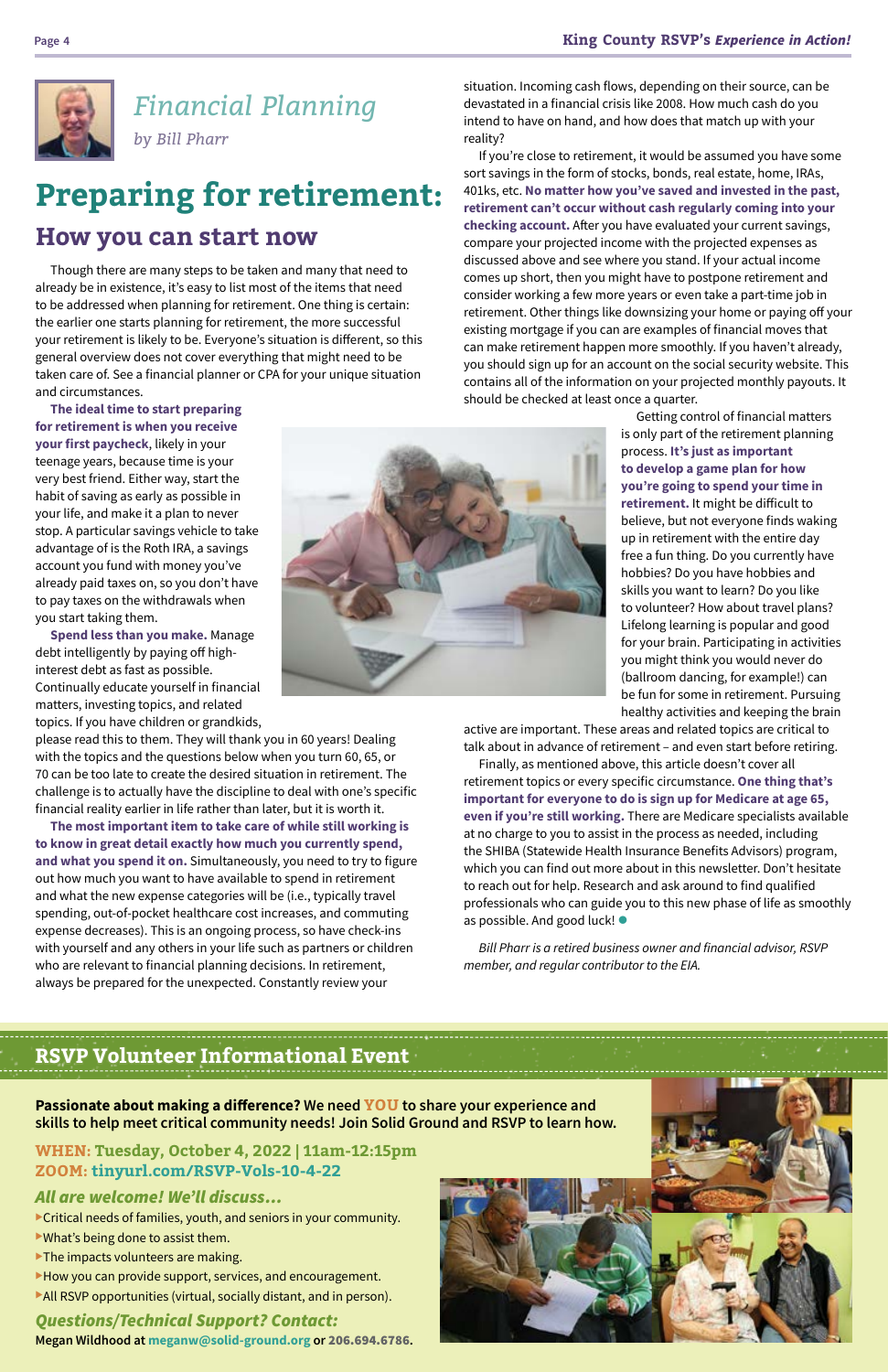

# *Aging with Wisdom*

*by Carol Scott-Kassner*

# **Embracing the qualities of the sage archetype**

In his seminal work on the unconscious, Swiss psychologist Carl Jung identified a number of archetypes that he suggests we have inherited from our ancestors across time. These remain unconscious until we hold them up to the light and actively choose to embody them for others to see. A few familiar archetypes include the hero, the lover, the jester, the rebel, the creator, the explorer, and the caregiver. It's enlightening to reflect on your own life and name the times you've played those roles, if any at all.

Perhaps the most important archetype for us to access as we age is the sage: a profoundly wise person. Regretfully, this deep aspect of our human potential is rarely celebrated in Western cultures that emphasize youth, image, money, and possessions over wisdom.

Happily, wisdom is still recognized in indigenous cultures – from whom we have much to learn – where the sage is called upon to guide in decision making and help members see generations into the future. Such visionary thinking names what must be done now so that descendants will have a healthy world in which to live.

May you spend time with these ideas and reflect on your capacity to model the qualities of a sage to others. Trust that everyone has the capacity to do so – and you may even see young people acting as sages during this time of chaos and change. Trust that you can help to heal the world.  $\bullet$ 



As we look – often with horror – at the daily news, we recognize that thinking and acting as sages is a calling we must answer at this stage of our lives. Luckily, this is not one more thing to do in our often-busy schedules as volunteers. Instead, it's a way of being in the world that inspires others to find the qualities of a sage in themselves and to join others in shifting the paradigm from age-ing to sage-ing. *(See the book [From Age-ing to Sage-ing](https://www.youtube.com/watch?v=i7L_7UboCpA) by Rabbi Zalman Schachter Shalomi.)*

#### *Here are some core strengths we need to uncover in order to model sage qualities to others:* **\***

- $\blacktriangleright$  Proficiency to stay open and curious in pursuit of knowledge
- $\blacktriangleright$  Genius to live your purpose with meaning
- $\blacktriangleright$  Propensity to choose how to respond to others positively
- $\blacktriangleright$  Capability to speak your truth with grace and clarity
- Ability to trust your intuition (deep knowing) to be your guide
- $\blacktriangleright$  Skill to actively attend to what matters in each moment
- $\blacktriangleright$  Competency to integrate power of intention into your actions
- $\blacktriangleright$  Capacity to witness others without judging or advising
- $\blacktriangleright$  Adeptness in assimilating the authority of your life story

# **Medicare Savings Programs**

*Applying is easy. You can have either standard Medicare or a Medicare Advantage plan. If you qualify, Medicare Savings Programs may cover:*

- $\blacktriangleright$  Part A premiums
- $\blacktriangleright$  Part B premiums
- $\blacktriangleright$  Medicare copayments
- $\blacktriangleright$  Medicare deductibles

#### **Help with Medicare Parts A & B costs** *(effective April 2021)*

|               | <b>INCOME less than:</b> | <b>RESOURCES less than: *</b> |
|---------------|--------------------------|-------------------------------|
| <b>SINGLE</b> | \$1,549 per month        |                               |
| <b>PERSON</b> | \$18,588 per year        | \$8,400                       |
|               | \$2,080 per month        |                               |
| <b>COUPLE</b> | \$24,960 per year        | \$12,600                      |

**\*** *The Department of Social and Health Services (DSHS) does not count \$1,500 above resource limits per person if it's set aside in a specific account for burial costs.* 

#### *Part D Prescription Drug Extra Help covers:*

 $\blacktriangleright$ Premiums

- Some co-pay costs
- $\blacktriangleright$  Deductibles
- Donut hole/coverage gap

#### **Extra Help for Part D** *(effective February 2021)*

|               | <b>INCOME less than:</b> | <b>RESOURCES less than:*</b> |
|---------------|--------------------------|------------------------------|
| <b>SINGLE</b> | $$1,719$ per month       | \$15,510                     |
| <b>PERSON</b> | $$20,625$ per year       |                              |
| <b>COUPLE</b> | \$2,309 per month        |                              |
|               | \$27,705 per year        | \$30,950                     |

**\*** *People who work may have even higher income than what these charts show. For both programs, resources do not include the home you live in and one car.*

*Carol Scott-Kassner is a Certified Spiritual Director and member of Sage-ing International, an organization dedicated to awakening spiritually as we get older. You can find it at [sage-ing.org](https://www.sage-ing.org/).*

**\*** Ideas shared by Katia Peterson in a class on the Sage Archetype sponsored by Sage-ing International.

# **Medicare Part B: Preventive Benefits**

If you have Medicare Part B, take advantage of some of Medicare's preventive benefits with no out-of-pocket costs to you.

#### *Here are some preventive services Medicare offers:*

Annual Wellness visit  $\rightarrow$ Bone mass measurements  $\blacktriangleright$  Breast cancer screening  $\blacktriangleright$  Cardiovascular screening  $\blacktriangleright$  Colorectal cancer screening  $\blacktriangleright$  Diabetes screening  $\blacktriangleright$  Flu and pneumonia shots  $\blacktriangleright$  Obesity screening  $\blacktriangleright$  Tobacco-use prevention cessation counseling

#### See **[Medicare.gov](https://www.medicare.gov/)** or the **[Medicare & You 2022](https://www.medicare.gov/Pubs/pdf/10050-medicare-and-you.pdf)** handbook for a full list of preventive benefits.

*Note: Additional provider tests or services could add costs. You must meet coverage criteria, so be sure to check with your medical provider for more information before you run these or other tests and services.*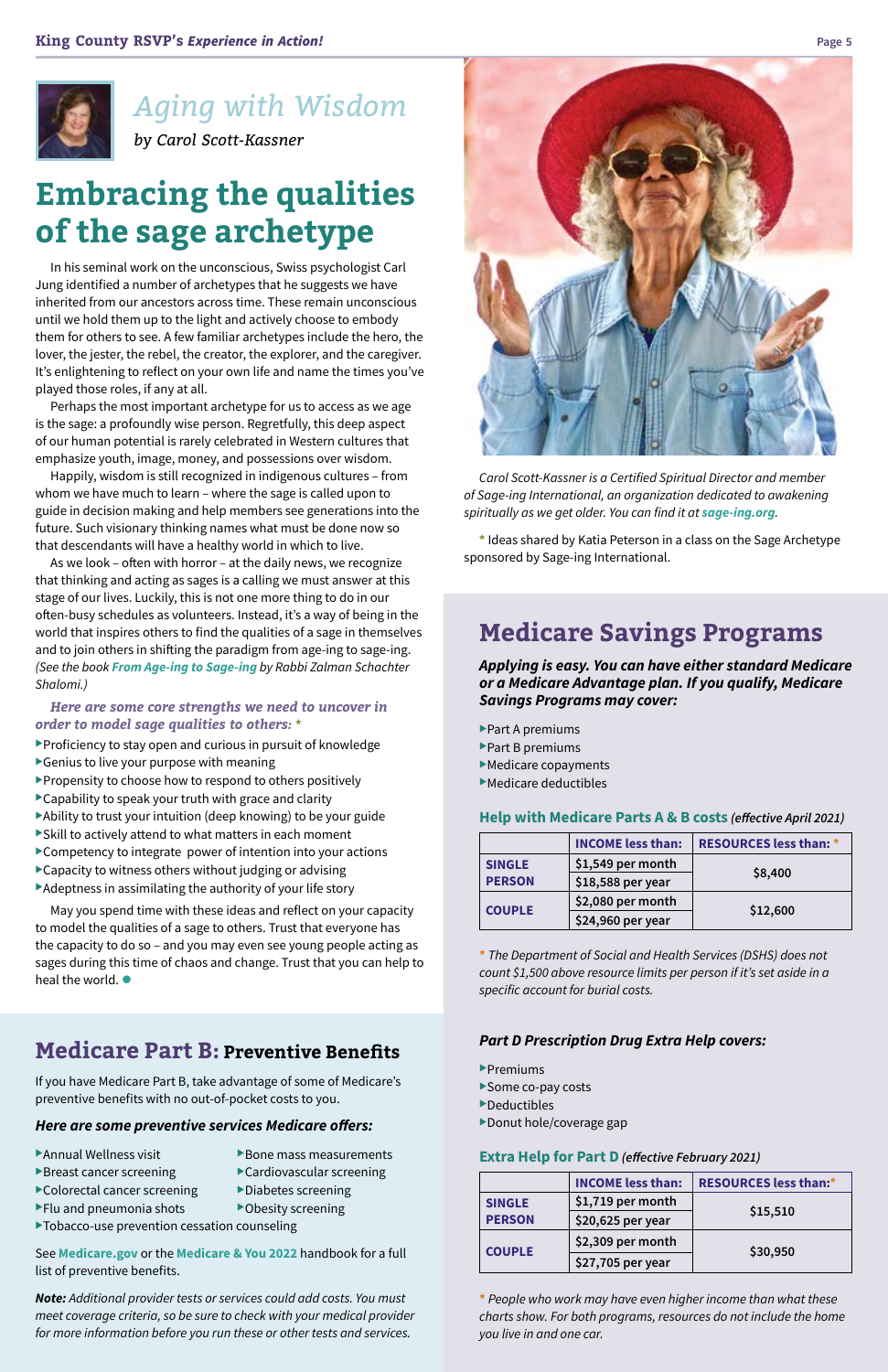#### **Page 6 King County RSVP's** *Experience in Action!*



Maya Washington, a documentary filmmaker by trade, has written a book about her father, the famous football player Gene Washington, called *[Through the Banks of the Red Cedar](https://www.throughthebanksoftheredcedar.com/)*. The book begins with the death in 2011 of Bubba Smith, a great football player from high school all the way to the NFL Football Hall of Fame. When Maya

attended Bubba's funeral, she became aware that her father and Bubba lived during an amazing time in America for Black athletes.

Gene Washington grew up in La Porte, Texas, but was bused to attend high school in Baytown, because there were no schools for Black people in La Porte. Gene played football, basketball, baseball, and track in high school. Gene and Bubba competed against each other. At this same time, Duffy Daugherty, the head football coach at Michigan State University (MSU), started doing something that very few other coaches were at that time of the 1960s, especially in the South: recruiting Black players. When Daugherty recruited Bubba, Bubba's father recommended he take a look at Gene Washington. At the time, Black schools in Texas only competed against other Black schools. Gene Washington had never been out of his immediate community and had had virtually no contact with white people. Then, out of nowhere in 1963, he was headed to Lansing, Michigan, never having been on a plane



It is my belief that even non-football fans can read this book and appreciate the historical context under which Gene Washington played football and lived his life. The book also outlines his accomplishments in life: While neither of his parents had even graduated high school, Gene graduated with a degree from MSU. While playing professional football, he worked part time (remember NFL salaries were small back then) for MMM Corporation. He had a distinguished business and speaking career. Gene has been very involved with civil rights issues for many years. The author also discusses civil rights, details about the lives of other players as well as her family life growing up, including being unaware of her father's accomplishments. Gene won many medals and honors as an athlete in college and as a pro for the Minnesota Vikings. For those who aren't football fans, the context of Gene's football career is as interesting as his actual career.  $\bullet$ 

THROUGH THE **BANKS** OF THE **RED CEDAR** My Father and the Team<br>Thut Changed the Game

before, never having lived where the bathrooms and water fountains were not marked "Whites Only." I, for one, can only imagine how frightening this was for Gene.

# **Book review:** *'Through the Banks of the Red Cedar' a review by Bill Pharr*

When he arrived at MSU, his football scholarship was eliminated, and he ended up with a track scholarship at the last minute. Gene ran track during his time at MSU, as well as played football, and he was NCAA champion in the 110-meter hurdles. During Gene's time at MSU, the football team was a national powerhouse and won the national

> championship one year. Maya details many stories about what life was like for a Black student athlete at MSU in the mid-1960s. Just attending classes with white students was a new experience. There were even schools on the schedule who refused to play MSU because they had Black players.

the *EIA (Experience in Action)*, serving families at our local food bank, and tutoring with Reading Partners (featured in the Winter/ Spring 2022 issue of the *EIA*).

I'm so happy to be home!  $\bullet$ 

*Gwen is a retired writer and storyteller volunteering her skills to support nonprofit organizations. See the next page for more info on Gwen!*

# **Trying new things**

I recently retired and relocated back to the Pacific NW after 16 years in Minneapolis. Having endured too many Minneapolis winters – May snowfall, -20°F days – I never wanted to see snow again. Rainy, cloudy winters are an upgrade.

But my best friend persuaded me to try snowshoeing in the Mount Baker area. I'm hooked. Both retirement and relocation are propelling me to try new things.

**1) Growing plants indoors:** Attempts at plant cultivation in my youth convinced me I had a brown thumb. When my children arrived, I had no time to attend to non-human living things. Now, living in the spectacular natural beauty of Camano Island, I want to bring some of it inside. I'm

thrilled to report that all 17 of my indoor plants are thriving! (My husband is the family gardener, and I enjoy the visual and edible fruits of his labor.)

**2) Kayaking:** My number one requirement when house hunting was a water view – a saltwater view. The smell of saltwater and the sight, sound, and rhythm of the waves delight my senses.

I love going knee-deep to cool off on a hot summer day. But I'm afraid to swim in an open body of water, and I get seasick boating. My best friend convinced me to try recreational kayaking in the nearby bay. Now, on warm, sunny days, we kayak and float along together.

**3) Walking:** A new way to engage in a form of exercise I love, which is walking, both by

# *Life is Interesting by Gwen Campbell*

myself and with others. It's my main form of exercise. I joined a Volkssport Association walking club to meet new people and explore my new environment.

**4) Learning to cook (which** 

**I never had):** When I began preparing my own meals as a young adult, I improvised; I ate a lot of oatmeal, sandwiches, mac and cheese, and steamed vegetables. As a parent, I tried to cook nutritious meals for my family, but I didn't enjoy doing it. Now, retired, with time and only two palates to please, I've become interested in cooking. Not gourmet cooking by any means, but actually learning how to cook – experimenting with different ways to prepare vegetables, discovering herbs and spices, and more.

**5) Volunteering:** I like volunteer activities that take advantage of my professional expertise, teach a valuable skill, or have a social element. With those goals in mind, I'm now writing blog posts for a housing nonprofit, writing articles for

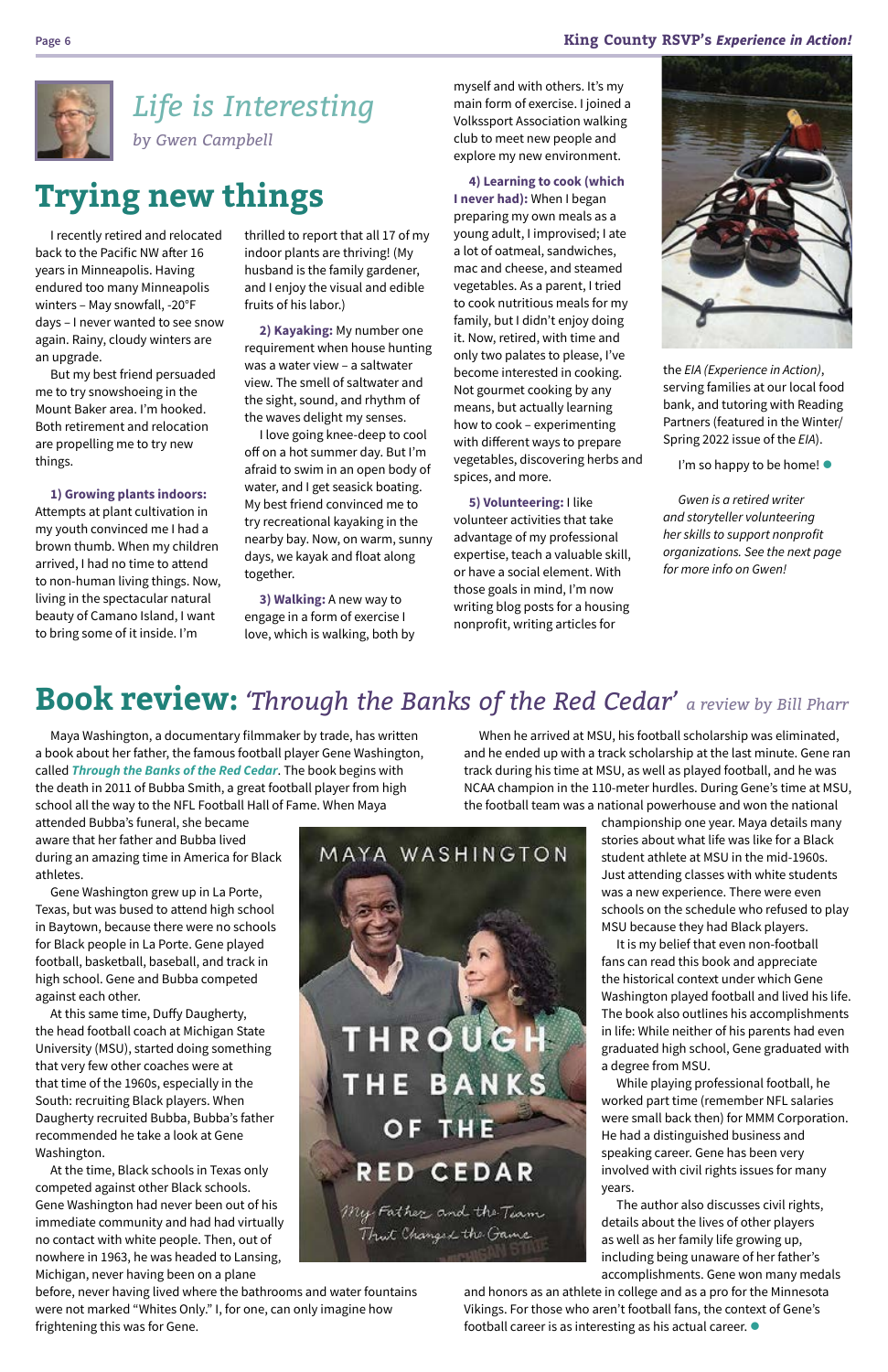Since we may be seeing more book reviews from her in the future, I asked her for any book (or podcast) recommendations.

For nonfiction, she recommends *[The Hare With](https://youtu.be/xnCjLXQAnmo)  [Amber Eyes](https://youtu.be/xnCjLXQAnmo)* by Edmund de Waal, *[The Last Kings of Shanghai](https://youtu.be/HdgDGefFvE8)* by Jonathan Kaufman, and *[The Warmth of Other Suns](https://youtu.be/5hoAYn0PpP0)* by Isabel Wilkerson.

Thank you, Gwen, for your contributions to RSVP and the community!  $\bullet$ 

For fiction, she said *[Heir to the](https://youtu.be/Wml7vsgxrrs)  [Glimmering World](https://youtu.be/Wml7vsgxrrs)* by Cynthia Ozick, *[The Hunters](https://www.goodreads.com/en/book/show/3650)* by Claire

Messud, and *[Deacon King Kong](https://youtu.be/2wfaQS3beOQ)* by James McBride.

And for podcasts, she suggests *[Unorthodox](https://en.wikipedia.org/wiki/Unorthodox_(podcast))*, a smart, fun weekly take on Jewish notes and culture.

*For more information about writing for the EIA, please contact Megan Wildhood at* **[meganw@solid-ground.org](mailto:meganw@solid-ground.org )** *or* **206.694.6786**.

In keeping with our "Welcome to RSVP" theme of this edition, I'd like to introduce you to our newest writer: Gwen Campbell! Readers will recognize her from her book review in our last edition. She'll provide reflections, columns, and book reviews in these pages going forward, so here's a bit more about the woman behind the words!

Gwen has lived in a variety of places around the U.S. and in a foreign country, which she says has shaped her worldview more than travel, religion, or education. As a child, she lived in the Midwest, both the East and West coasts, and the South.

As an adult, she has lived in California, a suburb of Minneapolis, the Republic of Ireland, and Seattle, settling on Camano Island last year. She lived in Seattle's Ravenna neighborhood for 18 years, enjoying its proximity to the library, shops, restaurants, and urban walking routes.

These days, she enjoys the library, a slower pace of life, and beach walks in her Camano Island neighborhood. She is grateful for having experienced so many flavors of American culture as well as a taste of European culture as a resident.

She earned a Bachelor's degree from the Monterey Institute of International Studies in California and a Master's from the University of Washington. Her career path wasn't a straight line: She began in banking, worked in a variety of public sector roles, and spent the last part of her career working at a nonprofit providing emergency shelter and related social services to families experiencing homelessness. Her two wonderful daughters are in their twenties.

Gwen's enjoyed writing since she first began learning to read and write. Writing to inform – reports, policies, analyses – has been part of all her career positions. When she entered the nonprofit sector, she added storytelling to her writing repertoire.

Two things draw her to writing, she says. "I find magic and delight in a well-written sentence, and a poorly written sentence strikes me like fingernails on a chalkboard." Now that she's retired, she volunteers for several nonprofits writing newsletters, blog posts, client success stories, and more.

I asked her about a positive memory she has about volunteering. She said, "I am still laughing about a recent interaction I had with a second-grade student whom I tutor. She was observing me on Zoom and asked why my hair is gray. I explained how hair often becomes gray as one ages; then she asked what color my hair used to be. After I responded, she thought for a moment, and then inquired, "Why don't you dye it?" So curious and so few filters at that age."

# **New EIA contributor, Gwen Campbell**

# *Volunteer Spotlight by Megan Wildhood*





Gwen Campbell

### **WHAT'S AN RSVP AMBASSADOR?**

**RSVP Volunteers willing to help us spread the word about the benefits of volunteering are RSVP Ambassadors!**

Because of our small staff, we've assembled this wonderful group of volunteers who help us share RSVP's mission with other seniors. If you're willing to represent RSVP at events around King County, we'd like to talk to you.

We don't ask for a specific time commitment, only that you occasionally share your enthusiasm for volunteering and relate your own experiences with RSVP to encourage others to join. We provide a fun, interactive training and give you the chance to meet other active, enthusiastic people.

# **SEND US YOUR HOURS!**

**Yes, your RSVP volunteer hours are important and need to be reported to us.**

Your hours are not only tied to federal funding with benefits then provided to you – like the excess accident medical and liability insurance – but they also help our volunteer sites and RSVP reach volunteer hour goals.

And just as importantly, it helps us recognize you for your service and highlights the contributions you make to meet community needs when you volunteer.



*To sign up, send hours, or ask more questions, please contact:* **Megan Wildhood, 206.694.6785 | meganw@solid-ground.org.**

**SHIBA (Statewide Health Insurance Benefits Advisors) offers free, unbiased Medicare education and assistance through the Washington State Office of the Insurance Commissioner. Solid Ground SHIBA volunteers can help you:**

- $\blacktriangleright$  Find Medicare options that meet your personal needs.
- Learn about your Medicare rights and options.
- $\blacktriangleright$  Compare Medicare plans and prices.
- Report health care fraud and abuse.

*Visit* **[www.insurance.wa.gov/shiba](https://www.insurance.wa.gov/statewide-health-insurance-benefits-advisors-shiba)** *or contact us at* **[shiba@solid-ground.org](mailto:shiba@solid-ground.org)** *or* **206.753.4806** *to get connected with a SHIBA volunteer!*

## **Need help with Medicare?**